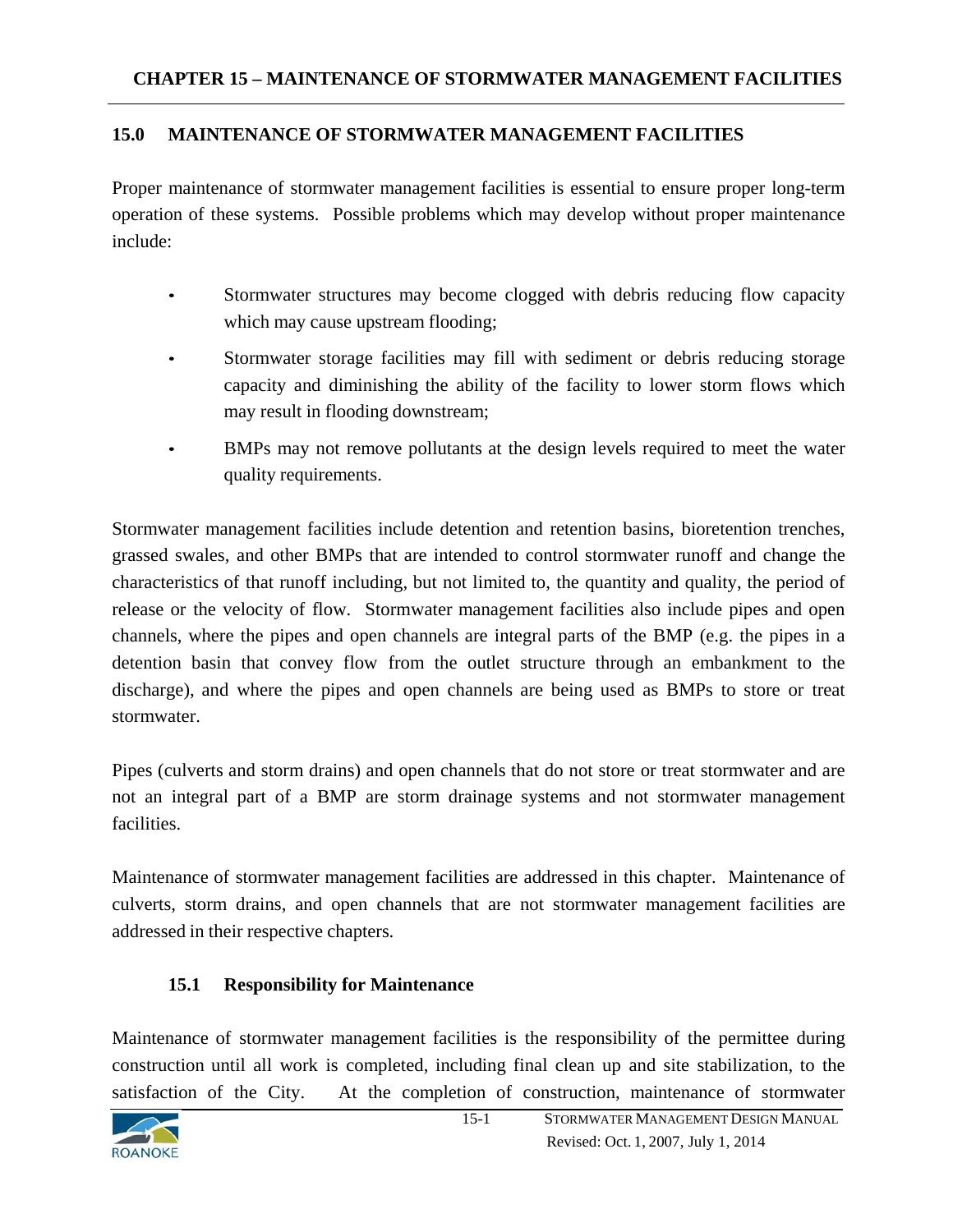## **CHAPTER 15 – MAINTENANCE OF STORMWATER MANAGEMENT FACILITIES**

management facilities becomes the responsibility of the property owner in accordance with the executed Maintenance Agreement.

The City is not responsible for maintaining private stormwater management facilities.

## **15.2 Maintenance Agreements**

A legally binding maintenance agreement specifying the parties responsible for the proper maintenance of all stormwater management facilities shall be secured prior to the approval of the development plan.

Responsibility for the operation and maintenance of stormwater management facilities, after the completion of construction, shall remain with the property owner and shall legally pass to any successor or owner.

The maintenance agreement shall include the approved Operation and Maintenance Manual, submitted as part of the Stormwater Management Plan that lists all stormwater management facilities present on the property; the minimum frequency of inspections and maintenance, and the routine maintenance that is to be performed for each stormwater management facility. The information contained within the VA SWM Handbook and the BMP Clearinghouse may be used, by the applicant, as a guide in preparing the Operation and Maintenance Manual; however, the maintenance requirements shall be written to be specific to each individual project. When landscaping is a component of the stormwater management facility, a project specific maintenance schedule for the landscaping shall be provided that is reflective of the plant species that are used. The landscaping maintenance schedule shall contain guidance regarding methods, frequency, and time of year for landscape maintenance and fertilization.

The Maintenance Agreement must be completed in a form acceptable to the City Attorneys Office. A sample Maintenance Agreement is included in Appendix 16A.

In addition, the applicant shall also establish easements for stormwater management facilities to grant the City the right of access for periodic inspections as described in Chapters 4 and 16.

## **15.3 Maintenance Program**

A consistent maintenance program is the best way to ensure that stormwater management facilities will continue to perform their necessary functions.

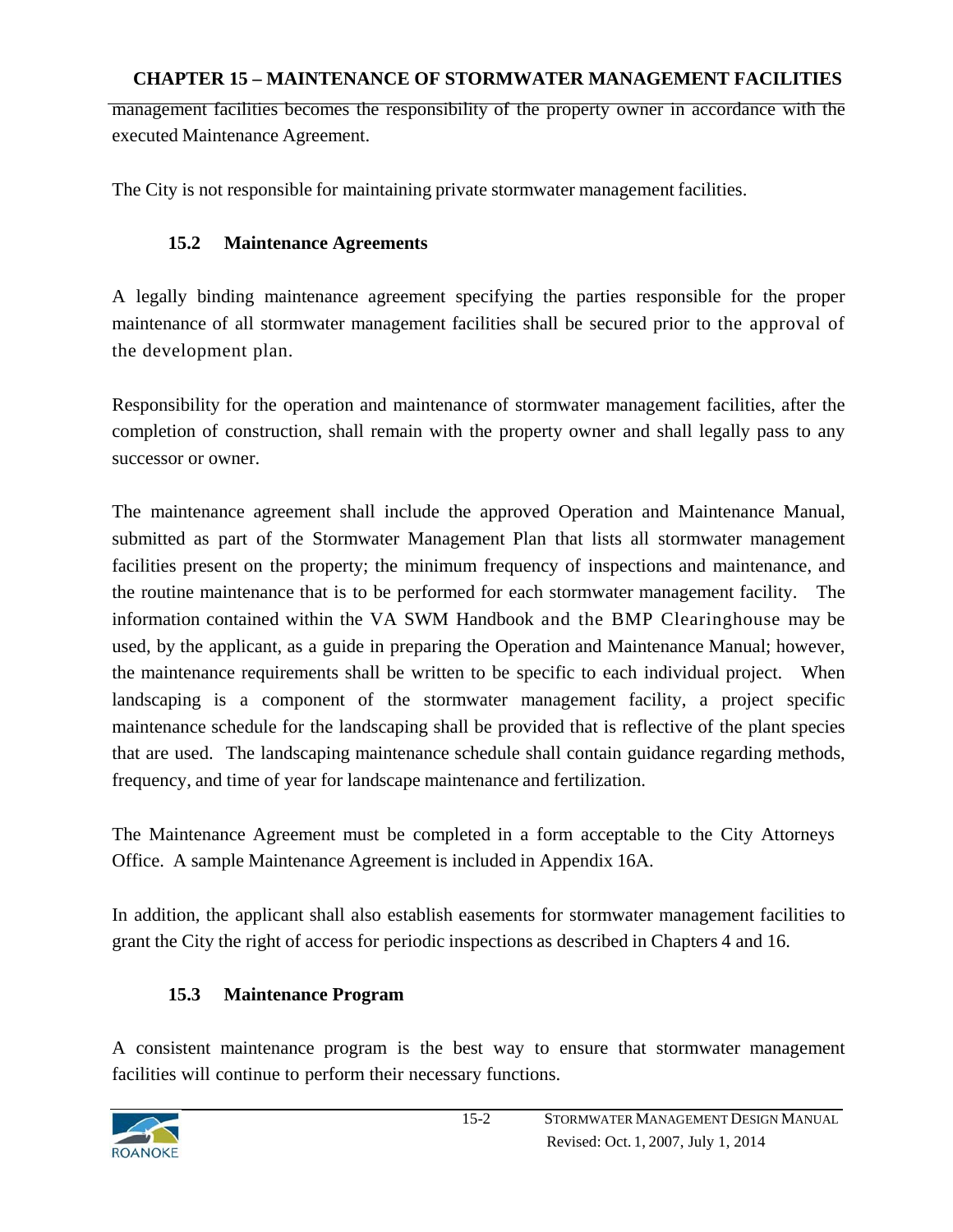If the City becomes aware that a stormwater management facility has not been adequately maintained, is not functioning properly, or has becomes a danger to public safety, public health, or the environment, the responsible party will be notified in writing. The responsible party shall then be required to address the deficiency issue within a reasonable time as identified in the written notice. Failure to address the deficiency issue may result in enforcement actions as set forth in Chapter 16 of this Manual.

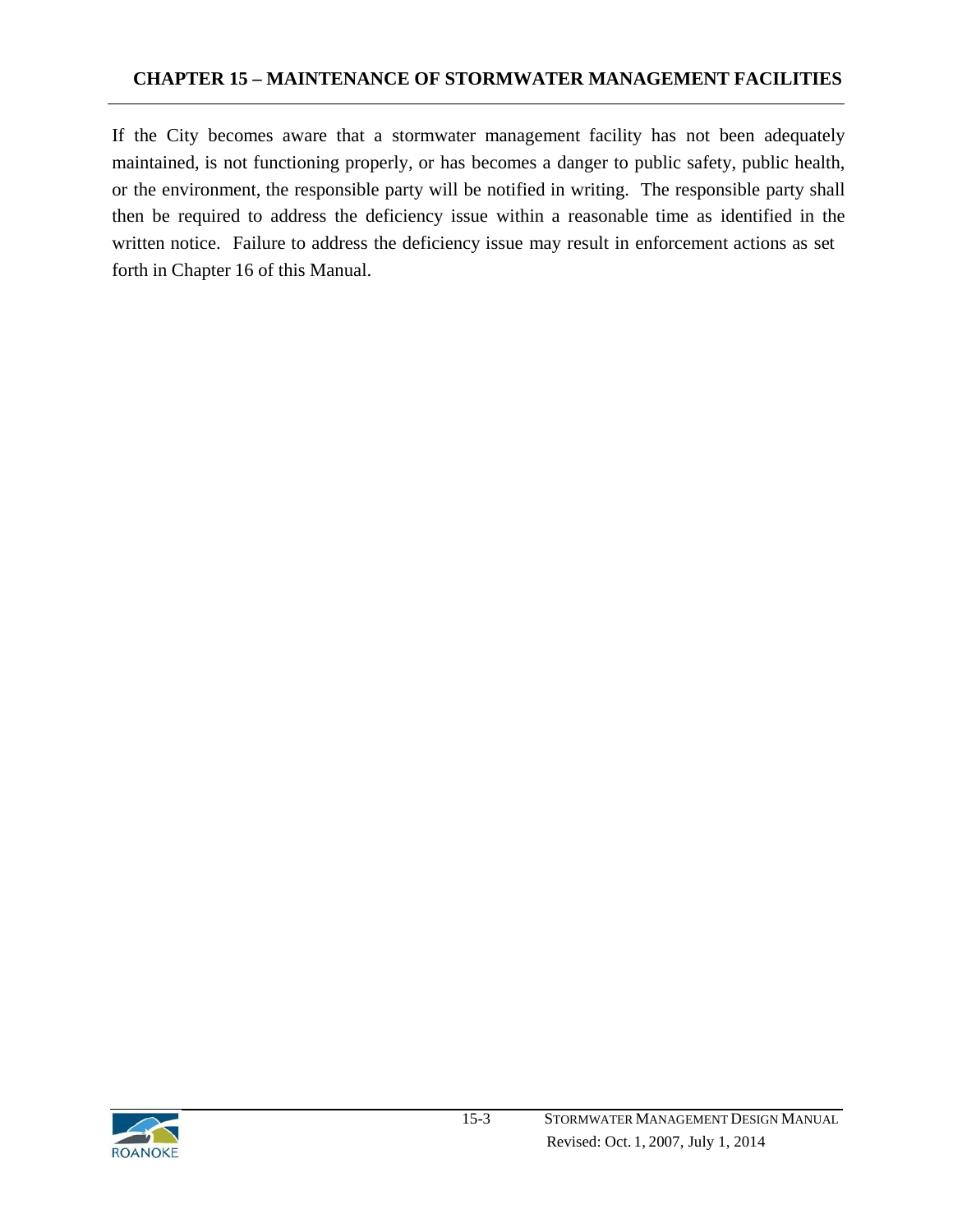## **APPENDIX l5A- MAINTENANCE AGREEMENTS**

Stormwater Management/EMF Facilities- Sample Maintenance Agreement

## SAMPLE

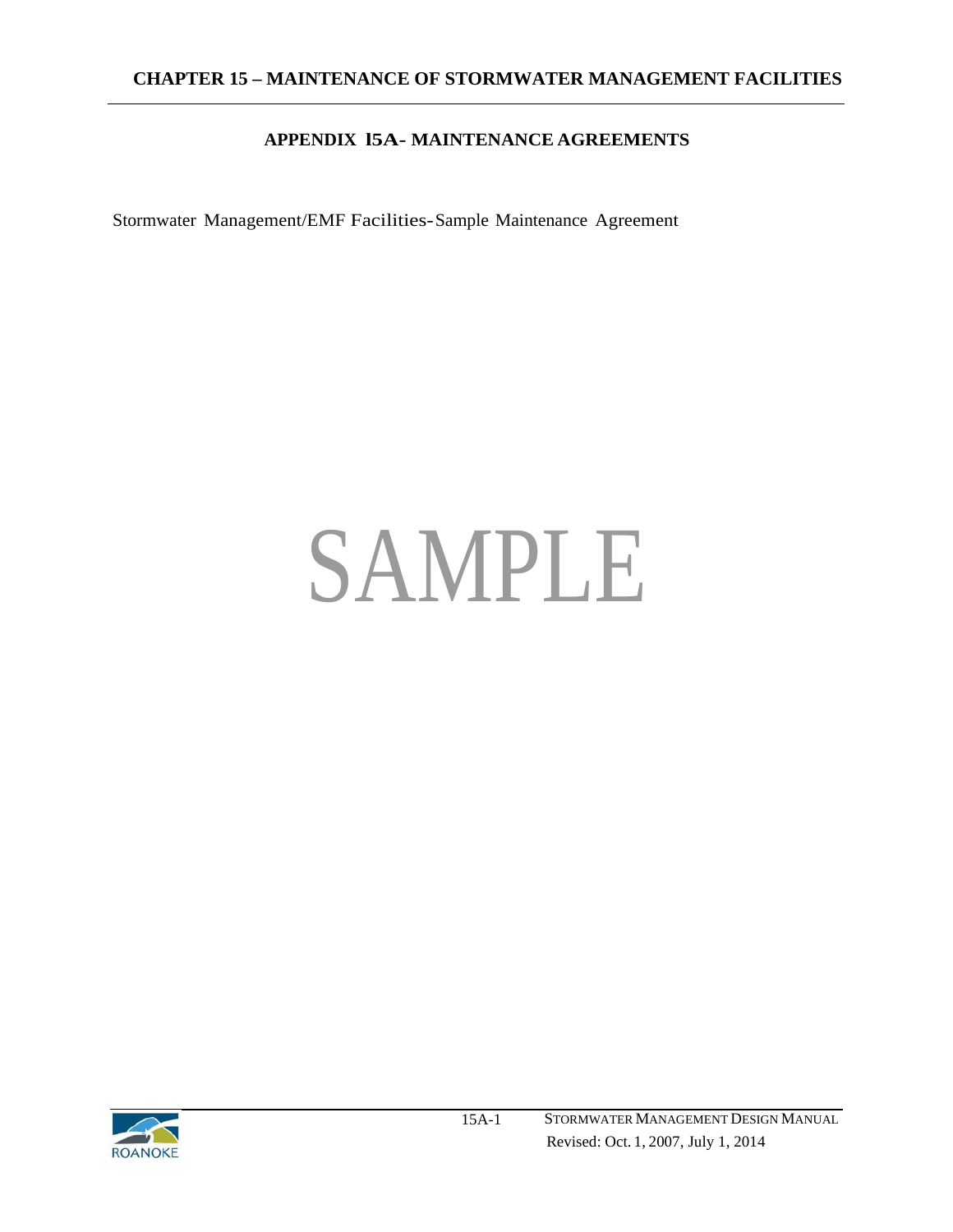## Stormwater Management/BMP Facilities Maintenance Agreement

Maintenance Agreements shall be submitted to:

Department of Planning Building & Development City of Roanoke 215 Church Avenue, S.W. Noel C. Taylor Municipal Building – Room 166 Roanoke, VA 24011

Procedures for submitting agreements:

- Obtain an original agreement form from this appendix or from the Department of Planning, Building & Development (fax copies are unacceptable).
- Type all information on the agreement form.
- Sign form in black ink.
- Signature must be properly notarized (black ink).
- Attach a check payable to the "Clerk of Circuit Court" for the recordation fee.
- The Department of Planning, Building  $&$  Development will coordinate the City Attorney and City Executive signatures, and recordation.

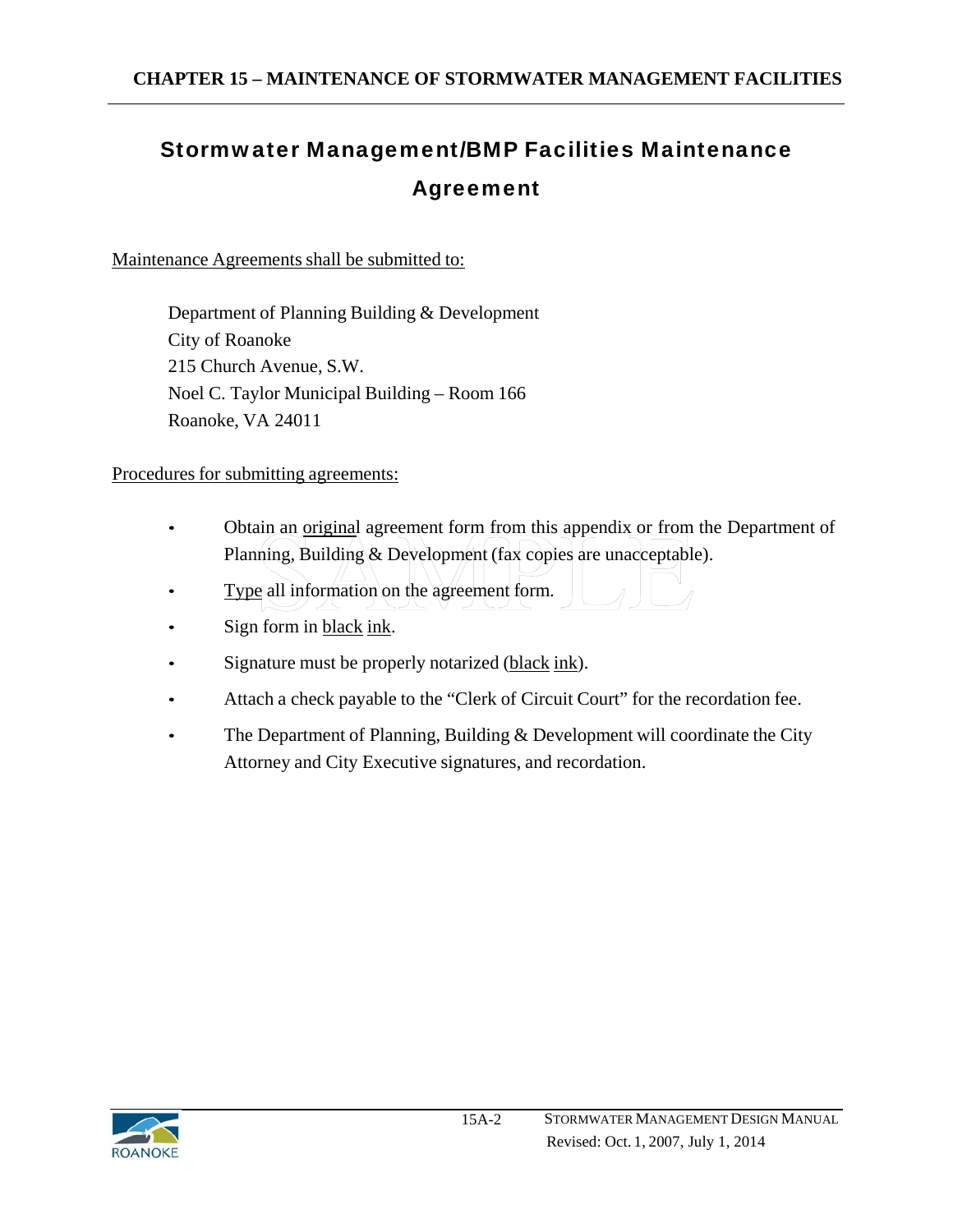## **CHAPTER 15 – MAINTENANCE OF STORMWATER MANAGEMENT FACILITIES**

## **STORMWATER MANAGEMENT/BMP FACILITIES MAINTENANCE AGREEMENT**

THIS AGREEMENT, made and entered into this 10 day of 10 million and 20 million. between hereinafter called

(Insert Full Name of Owner)

the "Landowner", and the City of Roanoke, hereinafter called the "City". WITNESSETH, that WHEREAS, the Landowner is the owner of certain real property described as:

recorded by plat in

(City Tax Map/Parcel Identification Number)

the land records of the City, Virginia, Map Book Page hereinafter called the "Property".

WHEREAS, the Landowner is proceeding to build on and develop the property; and WHEREAS, the Site Plan/Subdivision Plan known as

 (Name of Plan/Development), hereinafter called the "Plan", which is expressly made a part hereof, as approved or to be approved by the City, provides for treatment of stormwater within the confines of the property; and

WHEREAS, the City and the Landowner, its successors and assigns, including any homeowners association, agree that the health, safety, and welfare of the residents of the City, Virginia, require that on-site stormwater management/BMP facilities be constructed and maintained on the Property; and

WHEREAS, the City requires that on-site stormwater management/BMP facilities as shown on the Plan be constructed and adequately maintained by the Landowner, its successors and assigns, including any homeowners association.

NOW, THEREFORE, in consideration of the foregoing premises, the mutual covenants contained herein, and the following terms and conditions, the parties hereto agree as follows:

1. The on-site stormwater management/BMP facilities shall be constructed by the Landowner, its successors and assigns, in accordance with the plans and specifications identified in the Plan.

2. The Landowner, its successors and assigns, including any homeowners association, shall adequately maintain the stormwater management/BMP facilities. This includes all pipes and channels built to convey stormwater to the facility, as well as all structures, improvements, and vegetation provided to control the quantity and quality of the stormwater. Adequate maintenance is herein defined as good working condition so that these facilities are performing their design functions.

3. The Landowner, its successors and assigns, shall periodically inspect the stormwater management BMP facilities. The purpose of the inspection is to assure safe and proper

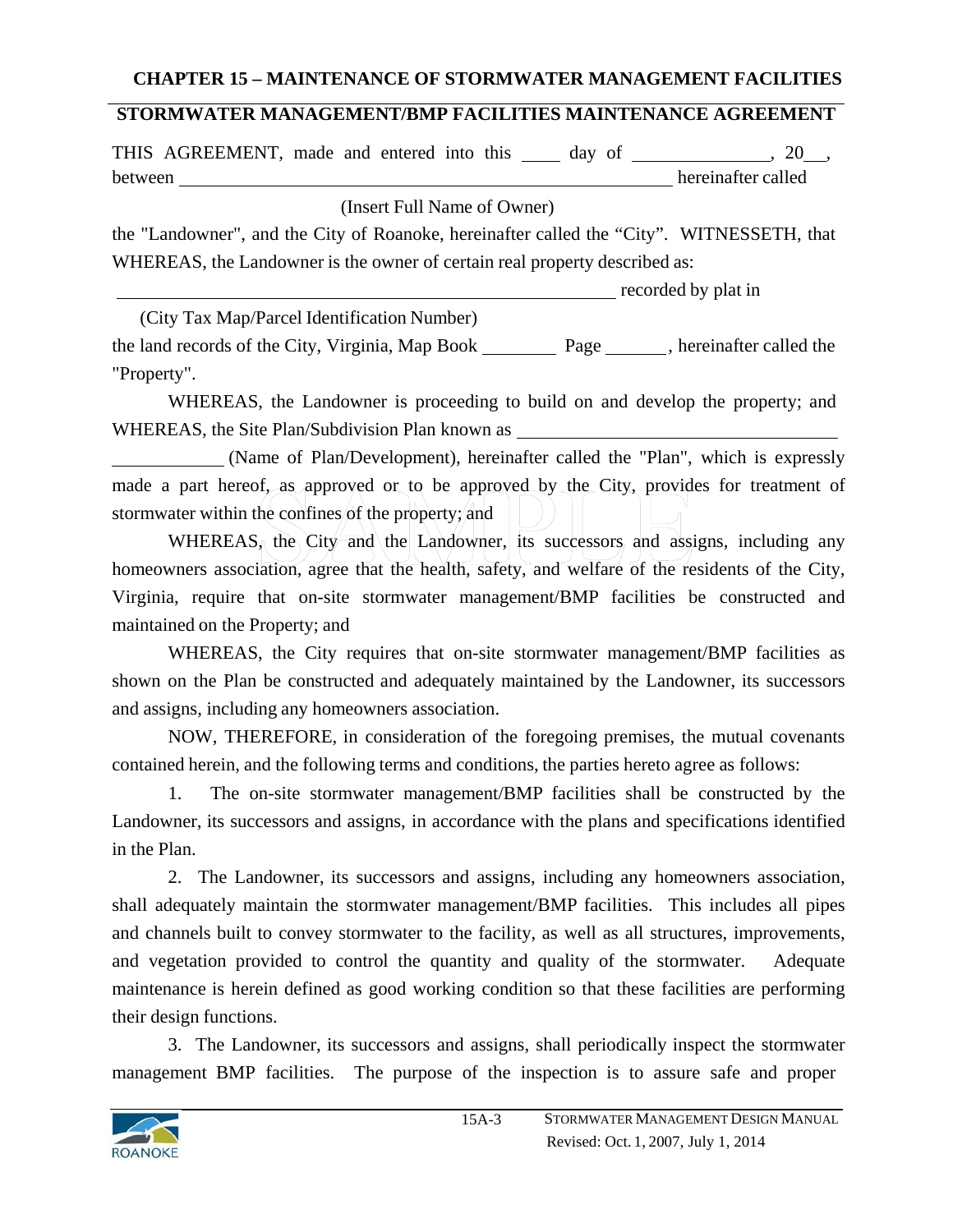functioning of the facilities. The inspection shall cover the entire facilities, berms, outlet structure, pond areas, access roads, etc. Deficiencies shall be noted in the inspection report.

4. The Landowner, its successors and assigns, shall document all inspections, maintenance activities and repairs that are performed on the stormwater management BMP facilities. Documents shall be maintained for a minimum period of five (5) years and they shall be made available for review by, or copies shall be provided to, the City upon request.

5. The Landowner, its successors and assigns, hereby grant permission to the City, its authorized agents and employees, to enter upon the Property and to inspect the stormwater management/BMP facilities periodically and whenever the City deems necessary. The purpose of inspection is to verify that proper maintenance is occurring and/or to follow-up on reported deficiencies and/or to respond to citizen complaints. The City shall provide the Landowner, its successors and assigns, copies of the inspection findings and a directive to commence with the maintenance or repairs if necessary.

6. In the event the Landowner, its successors and assigns, fails to maintain the stormwater management/BMP facilities in good working condition acceptable to the City, the City may enter upon the Property and take whatever steps necessary to correct deficiencies identified in the inspection report and to charge the costs of such repairs to the Landowner, its successors and assigns. This provision shall not be construed to allow the City to erect any structure of permanent nature on the land of the Landowner outside of the easement for the stormwater management/BMP facilities. It is expressly understood and agreed that the City is under no obligation to routinely maintain or repair said facilities, and in no event shall this Agreement be construed to impose any such obligation on the City.

7. The Landowner, its successors and assigns, will perform the work necessary to comply with the attached maintenance schedule, including sediment removal, and as otherwise required to keep these facilities in good working order as appropriate.

8. In the event the City pursuant to this Agreement, performs work of any nature, or expends any funds in performance of said work for labor, use of equipment, supplies, materials, and the like, the Landowner, its successors and assigns, shall reimburse the City upon demand, within thirty (30) days of receipt thereof for all actual costs incurred by the City hereunder.

9. This Agreement imposes no liability of any kind whatsoever on the City and the Landowner agrees to hold the City harmless from any liability in the event the stormwater management/BMP facilities fail to operate properly.

10. This Agreement shall be recorded among the land records of the City, Virginia, and shall constitute a covenant running with the land, and shall be binding on the Landowner, its

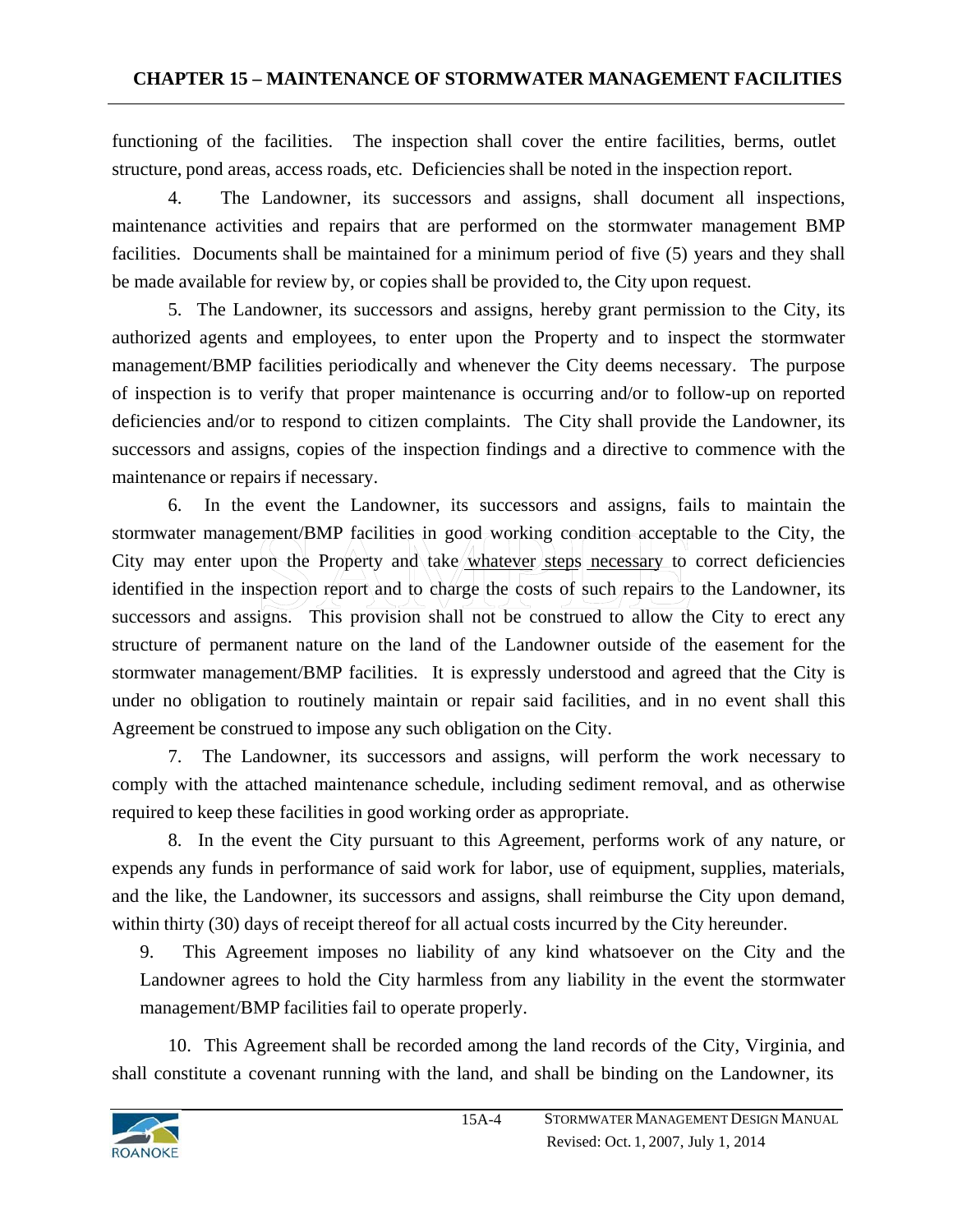## **CHAPTER 15 – MAINTENANCE OF STORMWATER MANAGEMENT FACILITIES**

administrators, executors, assigns, heirs and any other successors in interests, including any homeowners association.

WITNESS the following signatures and seals:

Company/Corporation/Partnership Name (Seal)

By:

(Type Name)

(Type Title)

STATE OF

CITY / COUNTY OF

The foregoing Agreement was acknowledged before me this \_\_\_\_\_ day of , and  $(20\sqrt{2}, \text{by}^{\text{max}})$  $\sum_{i=1}^n \frac{1}{2} \left[ \sum_{j=1}^n \frac{1}{2} \left[ \sum_{j=1}^n \frac{1}{2} \left[ \sum_{j=1}^n \frac{1}{2} \right] \right] \right]^{n-1}$ 

NOTARY PUBLIC

My Commission Expires:

## CITY OF ROANOKE, VIRGINIA

By: <u>second</u> contract the second contract of the second contract of the second contract of the second contract of the second contract of the second contract of the second contract of the second contract of the second contr

(Type Name)

(Type Title)

STATE OF

CITY / COUNTY OF

The foregoing Agreement was acknowledged before me this \_\_\_\_\_ day of  $, 20 \_$ , by

NOTARY PUBLIC

My Commission Expires:



15A-5 STORMWATER MANAGEMENT DESIGN MANUAL Revised: Oct. 1, 2007, July 1, 2014